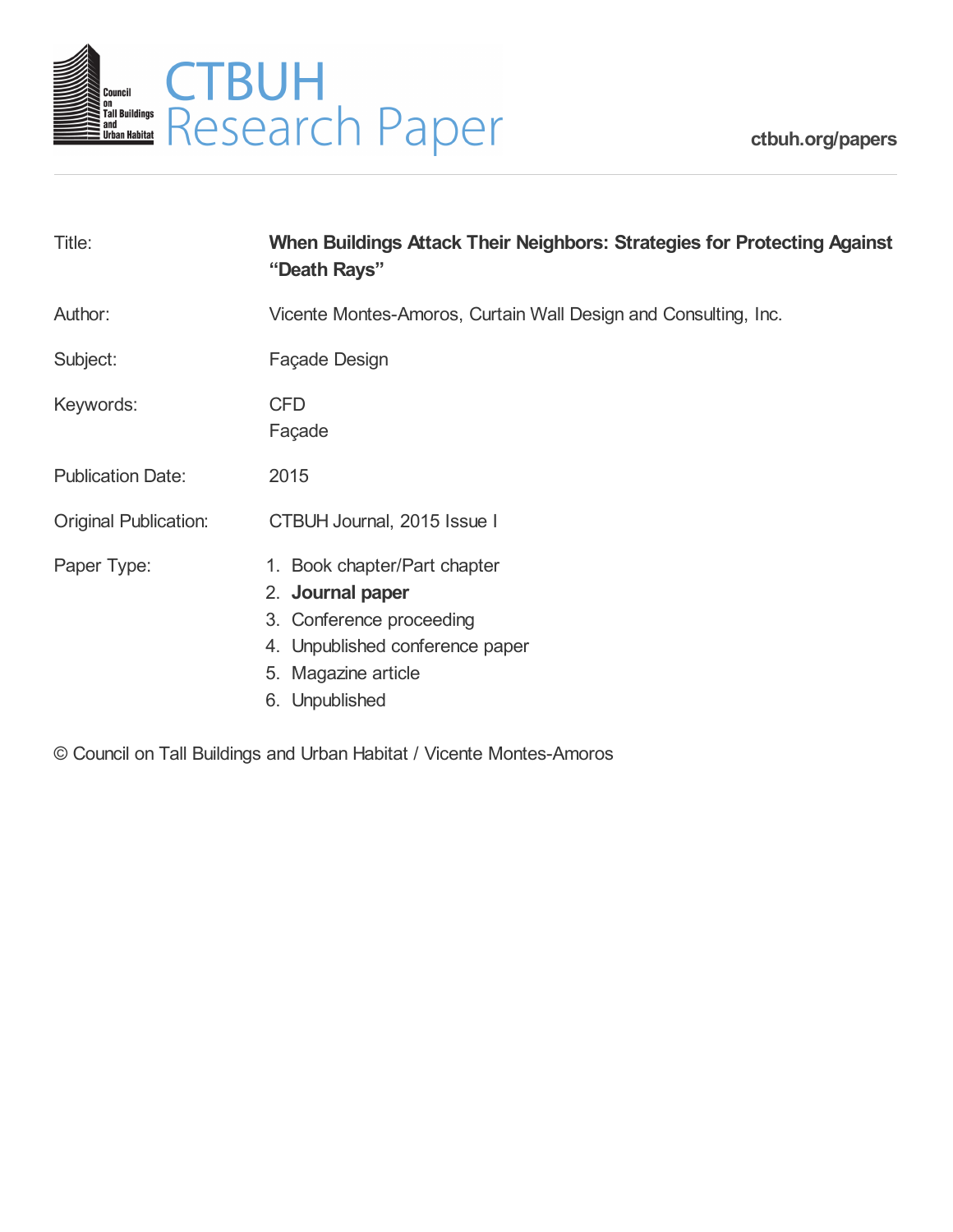# When Buildings Attack Their Neighbors: Strategies for Protecting Against "Death Rays"



Vicente Montes-Amoros

#### Author

**Vicente Montes-Amoros,**  Curtain Wall Design and Consulting, Inc. (CDC) 104 N. Bailey Lane Suite 202 Purcellville, Virginia 20132 United States t: +1 540 751 1284 e: vmontes@cdc-usa.com www.cdc-usa.com

#### **Vicente Montes-Amoros**

Vicente Montes-Amoros is a structural and façade engineer at CDC's Virginia/Washington D. C. office. He has worked as a building envelope structural engineer and specialized in the design and engineering of different systems such as: natural stone, pre-cast concrete panels, composite panels, and a wide variety of glazing systems. He completed a Master in Façade Engineering at the University of Bath, England. He started the solar reflectivity program at CDC, and has continued to work on its development. He has published diverse articles on different building envelope topics, which have been published in several building and construction industry journals and magazines.

**66**In Singapore, solar reflectance of construction materials is limited to not more than 20%, and authorities have considered lowering that threshold to 15%.**"**

Some recent high-profile skyscraper designs that employ extensive exterior glass paneling have generated solar reflectivity, causing negative outcomes, such as melting plastic car parts and creating hazardous glare to neighboring buildings and nearby traffic. Solar reflectivity can also raise surface temperatures on adjacent properties and kill vegetation.

Building energy modeling can be invalidated if light reflected from neighboring buildings is not taken into account. Today, Computational Fluid Dynamics (CFD) can be used to offer an accurate and advanced study that predicts not only the location of reflected light, but also the intensity of these reflections and the related temperature increase originated by the reflected light. In this way, CFD can help designers limit solar reflectivity effects from their buildings.

## Introduction

The undesirable designation of "death-ray building" has a basis in history. Archimedes used an array of mirrors to set adversaries' warships on fire during the Siege of Syracuse (214–212 BC). This piece of weaponry has been known as "the Death Ray" ever since. Today's death rays emit from tall glazed buildings earning them the nickname "fryscrapers."

Basic optics laws tell us that when a light ray travels in a medium and encounters a glass surface, for example, part of the incident ray is reflected and the rest is transmitted to the other side of the glass. Depending on glass characteristics, the light transmitted exhibits different ranges of phenomena such as heat-gain. Reflections produced by glass and other smooth and polished surfaces is called *specular reflection.* The reflection from rough surfaces is called *diffuse reflection.* 



Figure 1. Reflection law. Source: Tippens, P. 2005. Physics. New York: McGraw-Hill Science/Engineering/Math.

The scope of this paper includes the portion of the incident ray that is "bounced" back to the medium and will be referred to as "reflection" from this point. Although reflectivity issues are not exclusive to glass, this paper focuses on glass due to its predominant use in contemporary architecture.

The reflected light's directional behavior is described by the reflection laws (see Figure 1):

- The incident angle is equal to the reflected angle.
- The incident ray, the reflected ray and the line perpendicular to the surface (the normal) are located on the same plane.

With advances in technology and enough computational power, these theories and principles that were developed over three centuries ago, and which constitute the basis of optics, can now be taken to a new level in the world of 3D applications.

# The Demand for Skyscrapers That Sparkle

The built environment has seen an increased demand for skyscrapers that maximize views through extensive exterior glass paneling. The solar reflectivity phenomenon has generated attention lately due to the increase in heat that buildings can produce, which has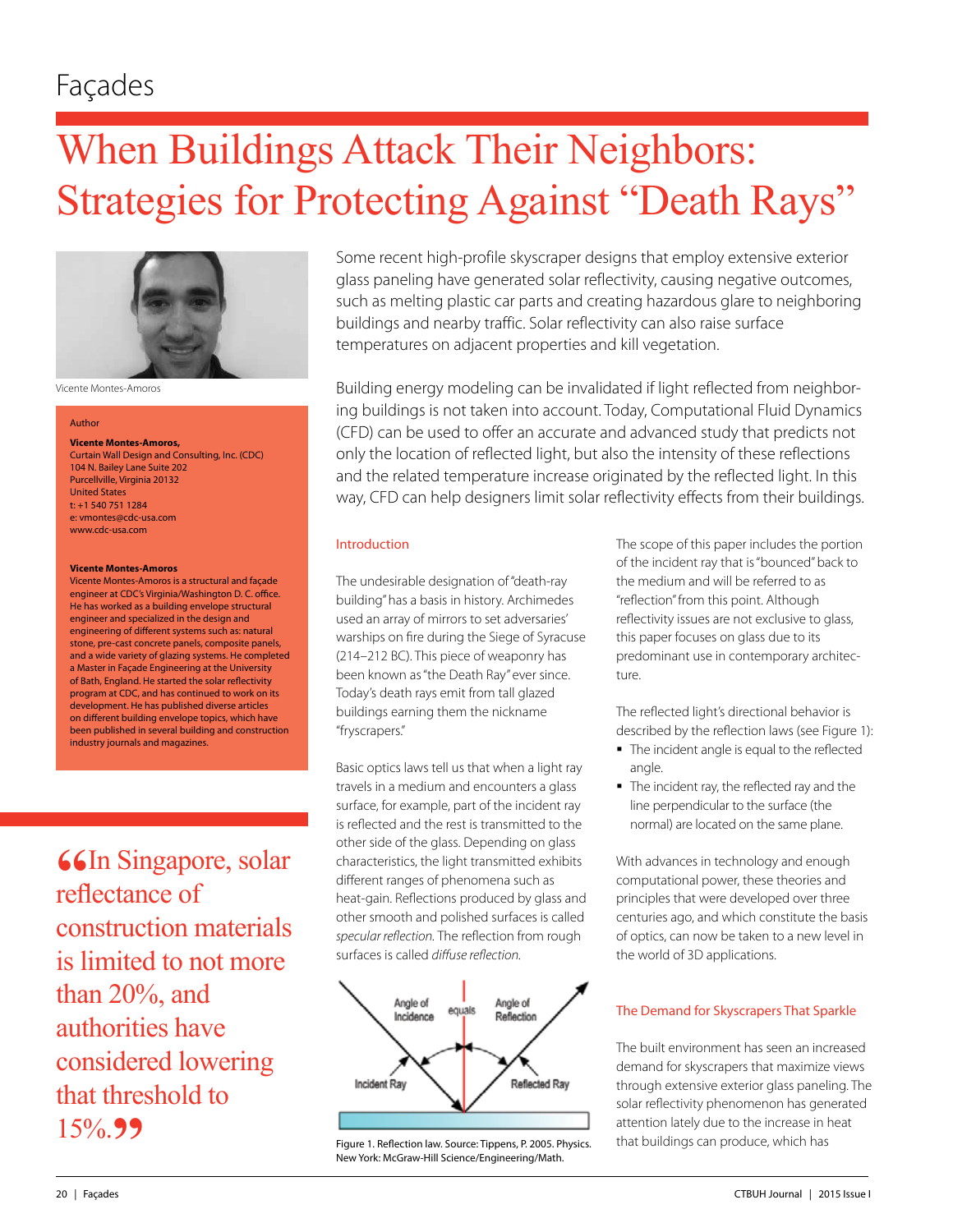resulted in significant property damage and distracting glare.

We must remember that "light" is not only that which is visible, but that it comes in the form of thermal load. Light is comprised of different components: ultraviolet (UV) radiation, visible light, and infrared. Light reflected off buildings carries all three components at different scales, based on material properties.

With the use of reflective glass, spectrally selective coatings, and advanced glazing in general, it is imperative to study solar reflectivity at a level that covers both visual and temperature increase effects in order to evaluate results on a project's surrounding environment.

Increasingly complex geometries in buildings, in concert with a more elaborate palette of exterior materials, have exacerbated the effect of reflected light from some glazed buildings. Unfortunately, many designers have limited their study of solar reflectivity by using rudimentary analytical tools that, while providing an accurate prediction of the path of reflected light, do not predict the intensity of this reflection. Such tools are limited to single ray-tracing computations and can typically be found in commercially available design software as one of many built-in functions. On the other hand, using CFD, one can accurately predict the location of reflected light, the intensity of these reflections and the



sun rays onto a nearby street. © Simon Price

theoretical temperature increase caused by light reflected off buildings.

Glare in the airspace can be also be predicted using this technique in order to comply with the civil aviation regulations for buildings and structures at or near airports. For example, the US Federal Aviation Administration (FAA) regulations require that no visual obstructions be allowed at the air traffic control tower or along aircraft's gliding slopes. Solar reflectivity is considered an obstruction of safe operations at airports. CFD can measure glare in the airspace, which is something that other tools lack today.

## Legislation

The last decade has seen an increased number of adverse solar reflectivity cases, in which buildings have "attacked" their neighbors, and their owners have been taken to court. However, many of the plaintiffs have found that the solar reflectivity nuisance has little or no enforcement precedents. Not only are building codes silent on requirements for, or limits on, reflectivity; there is also no industry metric available for defining acceptable performance.

Most city building codes briefly and lightly address solar reflectivity in the same sentence as other types of nuisance such as noise, shadows, and bright paint colors. However, there are two building codes internationally that deal with this matter more categorically. In Singapore, solar reflectance of construction materials is limited to not more than 20%, and authorities have considered lowering that threshold to 15%. In Sydney, Australia, two requirements must be fulfilled; reflectivity of construction materials is limited to not more than 20% and a solar reflectivity study/analysis must be performed.

Driven by recent local events, the City of Dallas made an attempt to regulate this phenomenon. In the proposed legislation, new construction and major retrofits had the option of addressing solar reflectivity on a prescriptive or an analytical path. To qualify under the prescriptive path, building height Figure 2. London's 20 Fernchurch Street's façade reflects under the prescriptive path, building height urban environment:

and reflectance of construction materials were limited. The analytical path would have applied if the previous factors were not fulfilled and/or if the proposed design had convex surfaces, which concentrate light. Unfortunately, this proposal did not survive beyond the public comment phase.

Due to the lack of legislation or industry standards, this problem has not been successfully tackled in court. The cases of buildings that have produced severe damage or disputes regarding solar reflectivity have been addressed by the project's design team or developers. This was the result of a recent case in London, in which the 20 Fenchurch building's concave shape cast concentrated beams of light into neighboring streets (see Figuire 2), which were strong enough to melt plastic mirrors and gaskets on cars.

## Solar Reflectivity Considerations

Solar reflectivity is a common phenomenon, caused by the interaction between the reflective materials on the façades and the structures around it (Shih & Huang 2000). It can produce discomfort, and can even be a threat to motor traffic when the light is returned in the form of glare.

There are two glare types and two subtypes:

- Discomfort glare is caused by two subtypes:
	- Direct glare is a phenomenon originated from light sources that cast luminance directly into the eye's visual cone.
	- Reflective glare occurs when light rays bounce off a surface and luminance is perceived from the angle of incidence of the reflection.
- **Disability glare** is a luminosity level change significant enough to reduce visibility of the observer.

Most of the cases dealing with the solar reflectivity of buildings are related to discomfort glare rather than disability glare (Shih & Huang 2001).

Below are some of the factors that contribute to solar reflectivity's negative effects on the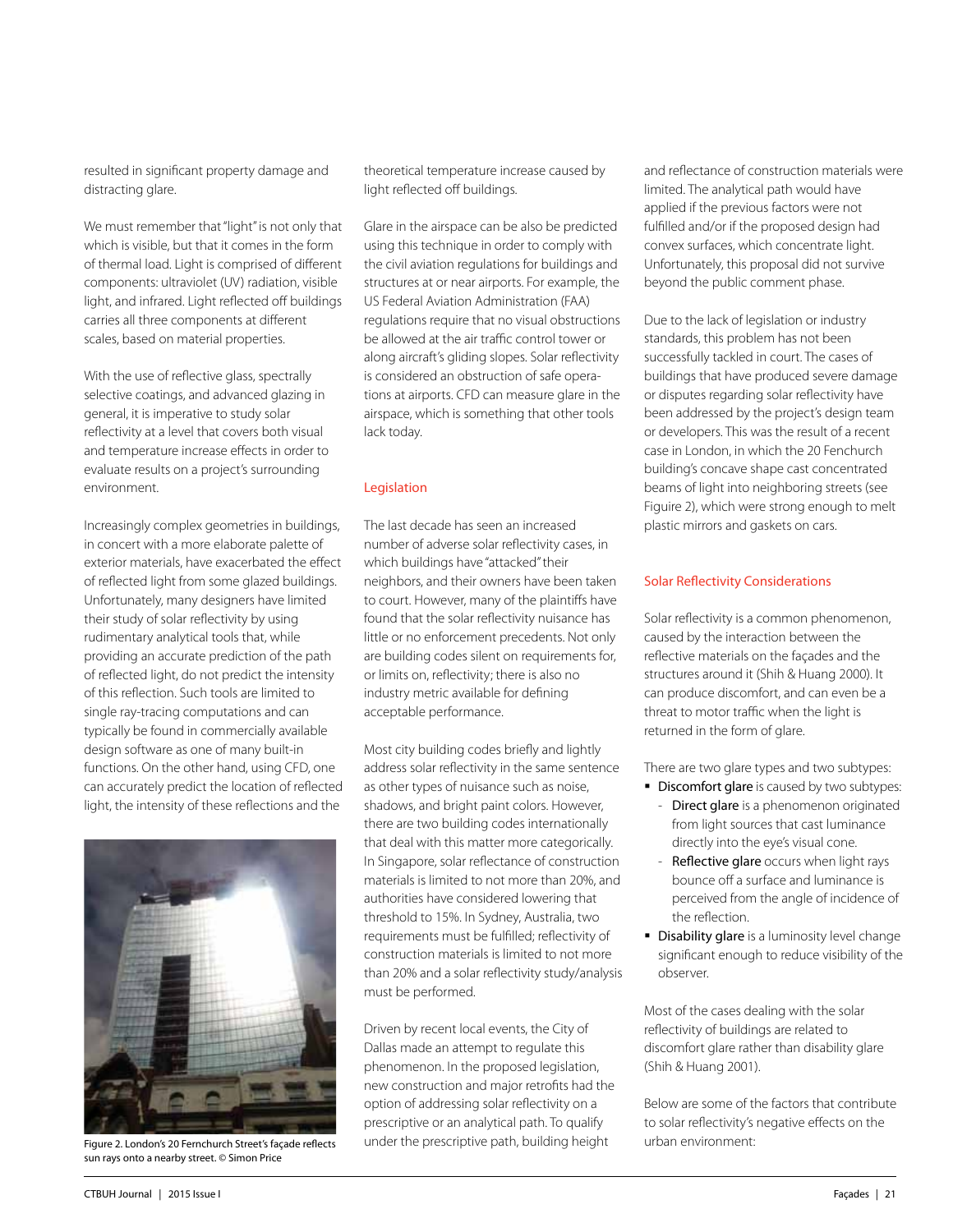

Figure 3. Discomforting perpendicular solar reflectivity of Figure 4. The solar reflection cast during the day from the Figure 5. The Museum Tower, Dallas © Steven Henry Campbell Center on road, Dallas. Source: Google Earth

#### Discomfort to Drivers

Depending on the angle of reflection, drivers could be blasted by reflected light, which could result in accidents. In the late 1990s, a glazed building located near a cloverleaf interchange in Sydney made this issue evident, prompting authorities to account for the phenomenon in building code. According to the UK Automobile Association, nearly 3,000 accidents are caused yearly by direct sun glare. Further, one in every three people commuting through tall building areas in the United States are blasted with reflections from glazed buildings every day .

Depending on topography, geographical location, and season of the year, this issue can be more or less prevalent. The first reaction to direct sunlight or solar reflectivity while



Figure 6. Light reflects off Dallas' Museum Tower through the skylight of the Nasher Sculpture Center onto a Pablo Picasso painting. © Nasher Sculpture Center



Vdara Hotel, Las Vegas. Source: Las Vegas Review Journal

driving is to lower the car's visor or look away. But if the reflections are too low to the horizon, the visor will not be sufficient. This can be expected near sunrise and sunset, in the winter months, and in locations at higher than 40 degrees latitude. Reflections or direct sunlight that are at 20 degrees or less from the horizon are likely to be observed by motorists because it will be directly in their cone of vision. The sun's natural position in cities at Seattle or London's latitude will produce daytime solar altitude angles of 20 degrees or less in the winter months and is more likely to produce a reflectivity issue for motorists.

In addition to persistent glare parallel to the line of vision, drivers can also encounter quick flashes when the cone of vision is perpendicular to the ray (see Figure 3).

#### Thermal Loads

Solar reflectivity from buildings can increase temperatures around a given solid, which could result in discomfort and property damage.

Recently, the Vdara Hotel in Las Vegas, the Museum Tower in the Dallas Arts District, and 20 Fenchurch Street in London have been reported to increase adjacent temperatures and cause other issues related to solar reflectivity.

The Vdara Hotel has a south-facing concave geometry that focuses reflected light onto its pool area for most of the day (see Figure 4). It has been reported that these rays have



melted plastic bags and cups. Although the ambient temperature increase due to this phenomenon was measured at 11.1°C shortly after this case made the news, it is important to know that plastic bags (polyethylene) melt at around 49–54°C and plastic cups at around 71°C.

The Museum Tower (see Figure 5) case was originated by a very complex and changing geometry. The tower's elliptical footprint varies in size on every floor, making it elliptical in the vertical plane as well. In order to conquer this elliptical challenge, the curtain wall system is shingled and exhibits more than a 40% reflectance coefficient. Temperatures at reflective hotspots caused by glass on this building was measured at 54°C.

However, this is not the only issue. A neighboring museum, the Nasher Sculpture Center, features a unique skylight with arched glass and perforated aluminum screens in an egg-crate pattern, which allows indirect light into the galleries. But now that this elliptical high-rise is situated right across from the skylight screens, reflections from the tower enter the galleries, exceeding acceptable light levels for some works of art (see Figure 6).

The 20 Fenchurch Street case occurred in September 2013. The building exhibits concavity in the horizontal and vertical planes, earning it the nickname "Walkie Talkie" for its resemblance to the device. According to the London Evening Standard, light reflected from this building was six times stronger than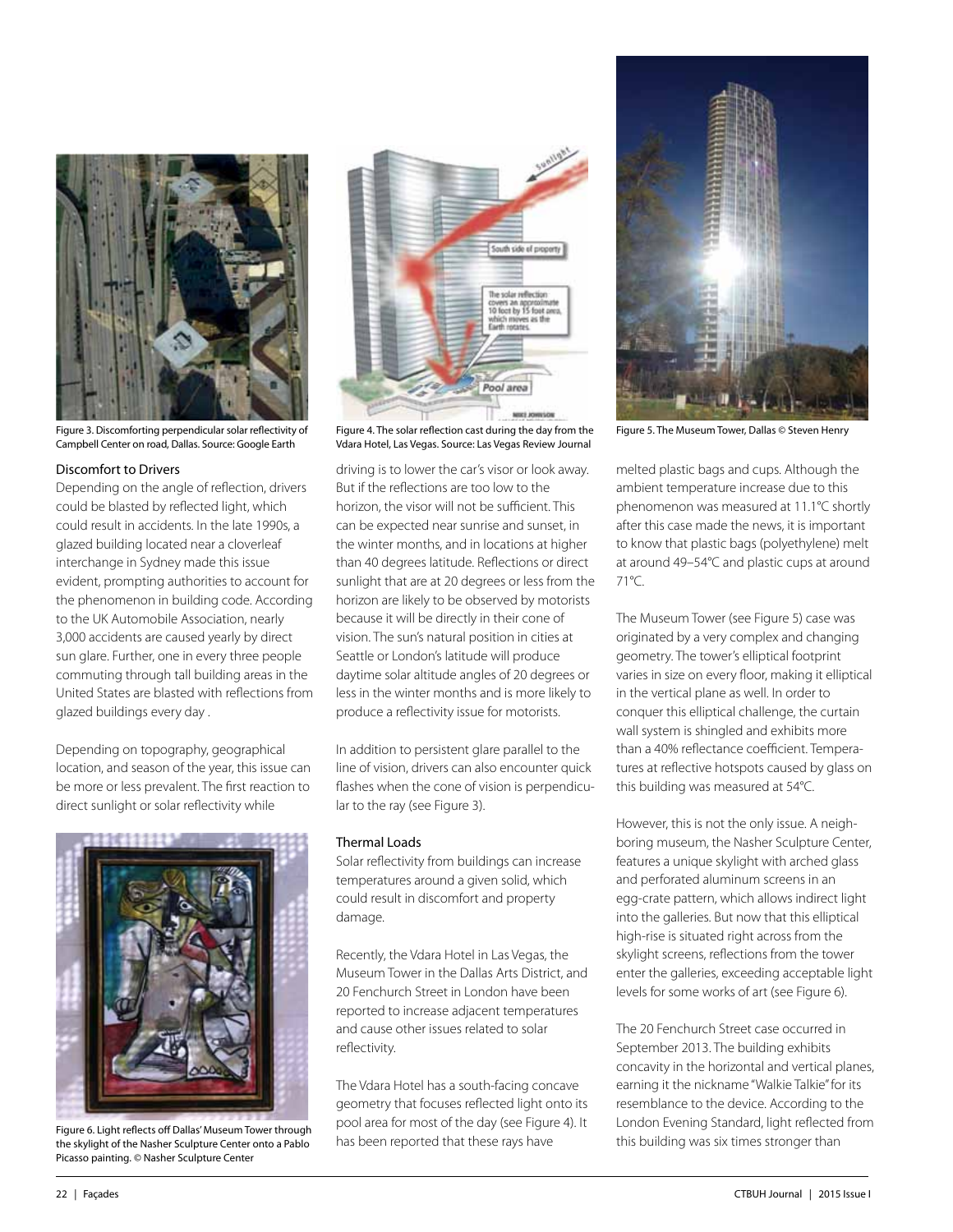direct sunlight, and caused temperatures at the hotspots to be recorded at 110°C, earning a new nickname, "Walkie Scorchie." Amongst its effects were reports of plastic components of a parked car melting, tile popping, paint blistering, doormats burning, and bicycle seats melting. To temporarily address the issue, a giant net was installed to cover the south-facing concave façade. A permanent solution comprising aluminum fins over the entire façade to prevent solar reflectivity from reaching street level was approved by the City of London in April of 2014.

#### Nuisance to Neighbors

It is the responsibility of everyone on the design team to consider the effect of light reflecting off their building's surfaces. Depending on the direction of the reflection, it can land on the streets or on neighboring properties. If reflections get into an occupied space, users are most likely to close blinds to avoid interior glare or higher temperatures. Depending on the severity and duration of the glare, neighbors might be forced to keep their blinds permanently closed and are thus unable to benefit from natural light and views.

One of the first cases to produce a significant solar reflectivity problem comes from the Disney Concert Hall in Los Angeles, where curved façades clad in stainless steel projected glare onto passing cars and neighboring condominium towers. The condo owners stated that interior temperatures were increased by at least 9.4°C and that they were forced to keep their air conditioning running to maintain a comfortable temperature. The

concert hall was also blamed for trash bins catching fire and traffic cones melting. To resolve the issue, the surface of certain panels was modified to reduce specularity and produce more diffuse reflection patterns.

#### Energy Modeling Invalidation

Depending on the project's context, intensity, and duration of reflected light, adjacent properties could gain thermal load that was not considered in the energy modeling of the building. This topic goes side-by-side with the nuisance-to-neighbors topic. Condominium owners adjacent to the Disney Hall found their air conditioning systems to be inadequate. Their mechanical equipment was rendered obsolete because it now needed to deal with a sustained addition of thermal load that was not considered when it was originally designed and sized.

#### Vegetation Decay

Some plants cannot break down nutrients at certain temperatures and will eventually start to decay. With new construction, conditions can be altered and new paths of light and heat can be created by light reflected off buildings. If plants in this context cannot adapt rapidly to new surrounding conditions, they may start to decay (see Figure 7).

## Reflectance Properties

Solar reflectivity heavily depends on a material's reflectance properties, which in combination with complex building shapes, can exacerbate the result. Therefore, it is very important to study the project's shape, location, and orientation in order to reduce the severity or incidence of potential issues that could easily be addressed in early design stages.

Energy performance criteria influence architects to use reflective glass to reduce heat gain. However, while highly reflective glass efficiently blocks solar heat gain, it causes a significant impact on the neighboring environment due to exterior reflections. Typical clear glass has an exterior reflectance value of 9%, whereas coated reflective glass exhibits an exterior reflectance value of approximately 20% to 45%.

Glass reflectance coefficients published in manufacturers' data sheets correspond to perpendicular incident light. As the incident light angle changes, glass becomes more reflective – this is known as the "mirror effect" (see Figure 8). This graph tells us that regardless of the manufacturer's reflectance rating, glass can become more reflective at particular angles of incidence.

## Selecting Materials to Reduce Reflectivity **Effects**

Materials such as metal panels and glazing come in several different combinations and reflectance properties that could either help mitigate or exacerbate negative solar reflectivity effects. Metals produce a range of specularity levels, but their surface treatment plays a major role in determining reflectance.

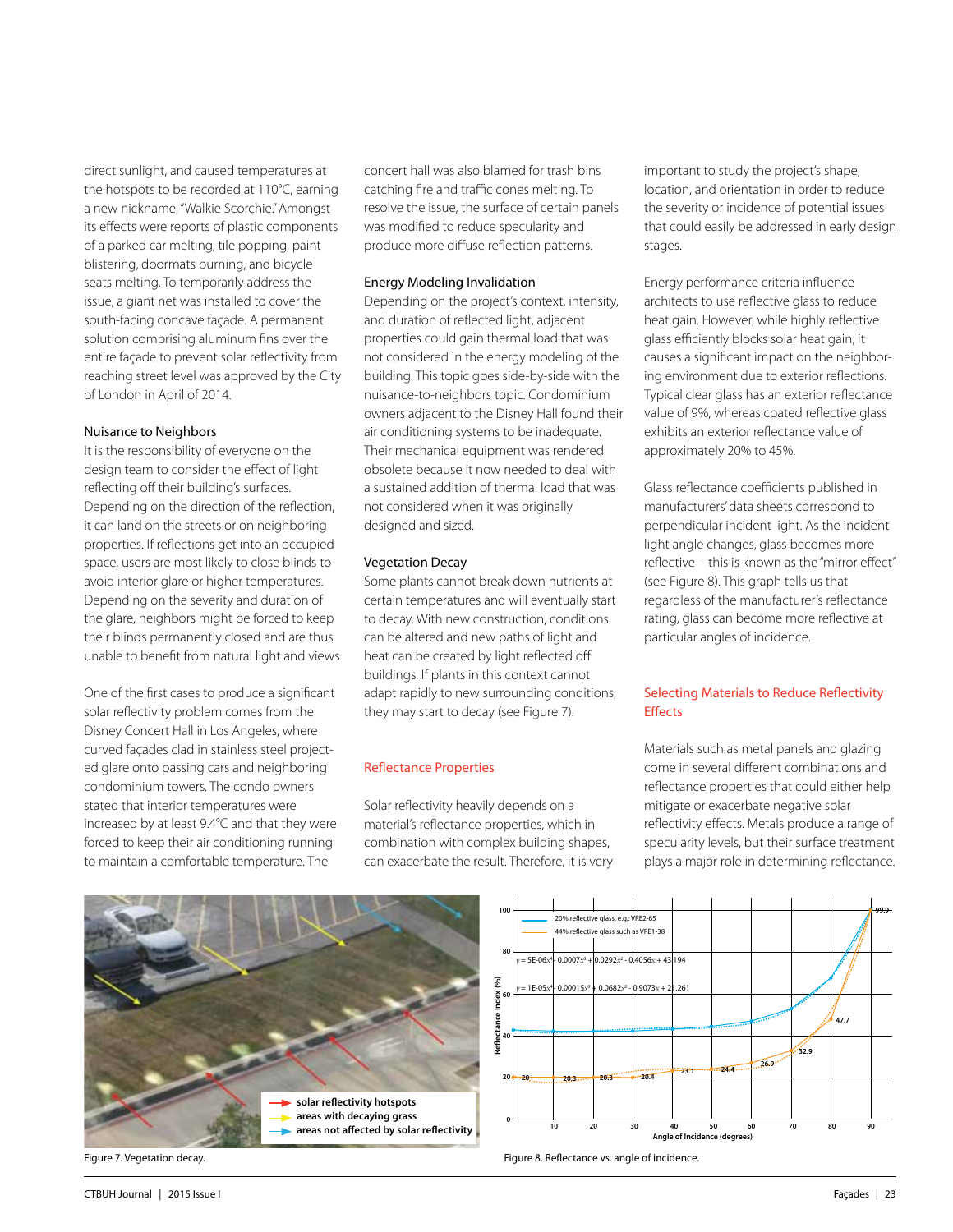The range of choice for glass products is immense. Storefront glass, for example, has a low reflectance coefficient (generally from 8 to 12%) in order to afford undistorted views of objects behind the glass. The glass in both the Vdara and Museum Tower buildings has a reflectance coefficient of 44%.

Depending on project conditions, even flat-façade buildings could produce concentrations of reflected light due to the building's positive internal air pressure bowing the glazing materials ("oil-canning") and creating concave shapes in individual glazing units.

Roller wave distortions in float glass can also present reflectivity issues. As heat-treated glass softens during manufacturing, it moves over a series of horizontal rollers, often imparting wave-like distortions in the surface of the glass. These variations across the glass surface can also concentrate light. Concentration of light reflected from buildings caused by oil-canning and roller wave distortions have been reported, observed, and measured in existing buildings.

## Acceptance Criteria

There is no general consensus about how much solar reflectivity is "too much." Considering that solar reflectivity can impact the visual and thermal aspect of a surrounding environment, different criteria/indices have been proposed, but none is widely accepted or used. A handful of competing criteria/indices offer some guidance for acceptable performance:

## **Limiting Light Brightness**

Limiting light brightness certainly addresses the visual aspect of this topic, but it is important to consider that tolerance to light brightness is subjective, since it depends on diverse factors and dynamic circumstances, and is different for every person. Factors such as age, eye pigmentation, eyewear, skin color, contrast, and even eyebrow density play a major role. A specific brightness level might be tolerable for one person but not for the next.

## **EXECTE Limiting Reflectance of Materials**

Current regulations in Sydney and Singapore address the solar reflectivity topic by limiting reflectance of construction materials to 20%. Compliance with this limit is is a binary condition, however, that does not allow for increased complexity in building geometries, so reflected light results could be adverse. Visual or thermal comfort could be in jeopardy if buildings otherwise in compliance with this limit concentrate solar reflectivity.

## **E** Limiting Thermal Radiation

Thermal radiation limits are easier to quantify. Some have proposed using National Fire Protection Association (NFPA) guidelines for thermal radiation during a fire event in combination with those of the US Federal Emergency Management Agency (FEMA). Although the proposed threshold of 1,500 W/m2 is less than NFPA's value, this still can be twice as high as direct solar irradiation at noon. Consider also that solar irradiation varies every month and every minute, and is dependent on geographical location. Using the proposed threshold all year long might yield hot spots during winter months, in which solar irradiation is not as high as it is in summer. In addition, different building materials have melting points of less than 93°C; allowing a high threshold point might place some plastic materials in jeopardy.

**EXAMPLE EXAMPLE Limiting Direct Sunlight Effect** The question remains: what is acceptable and what it is not? The proposed answer is: "no building's reflectivity should exceed the effect of direct sunlight in its location at any given time of day."

Limiting the effect of reflectivity to no more than what direct sunlight produces could bring conservative results, but it could be implemented with the knowledge that local plant species, materials, and humans are accustomed to such nominal sunlight conditions. Actual temperature readings at solar reflectivity hotspots incorporate both reflected light and direct sunlight. If we limit designs using the Direct Sunlight Effect criteria, temperature increases caused by solar reflectivity will be maintained within acceptable limits.

## CFD and Solar Reflectivity

"Death-ray" building cases modeled so far with CFD have been found to exceed nominal sunlight conditions by a factor of up to 12. There are several different companies that offer CFD software, usually at a higher price level than regular lighting or design software. In general, the computational power required to execute some of the models cannot be efficiently handled by regular hardware, due to the number of equations and processes necessary for analysis.

The study of solar reflectivity should not be limited to potential "death-ray" buildings that concentrate light. Conventionally-shaped buildings can also benefit from this type of study as a way of ensuring that the proposed material/glazing is adequate for its environment. Pedestrian comfort and vegetation could benefit from this type of study if properly addressed.

Refer to Figure 9 for a CFD output example. Surface temperature due to direct sunlight predicted for this project is at around 38°C. The temperature accounting for solar reflectivity is at around 42°C. This means that the contribution from solar reflectivity increased surface temperature by around 40°C. Reflectance of glass specified for this project was 12%. With the building shapes such as this, solar reflectivity concentrations are not expected, and more reflective glass



Figure 9. Surface temperature predictions (red arrow indicates the building being studied).